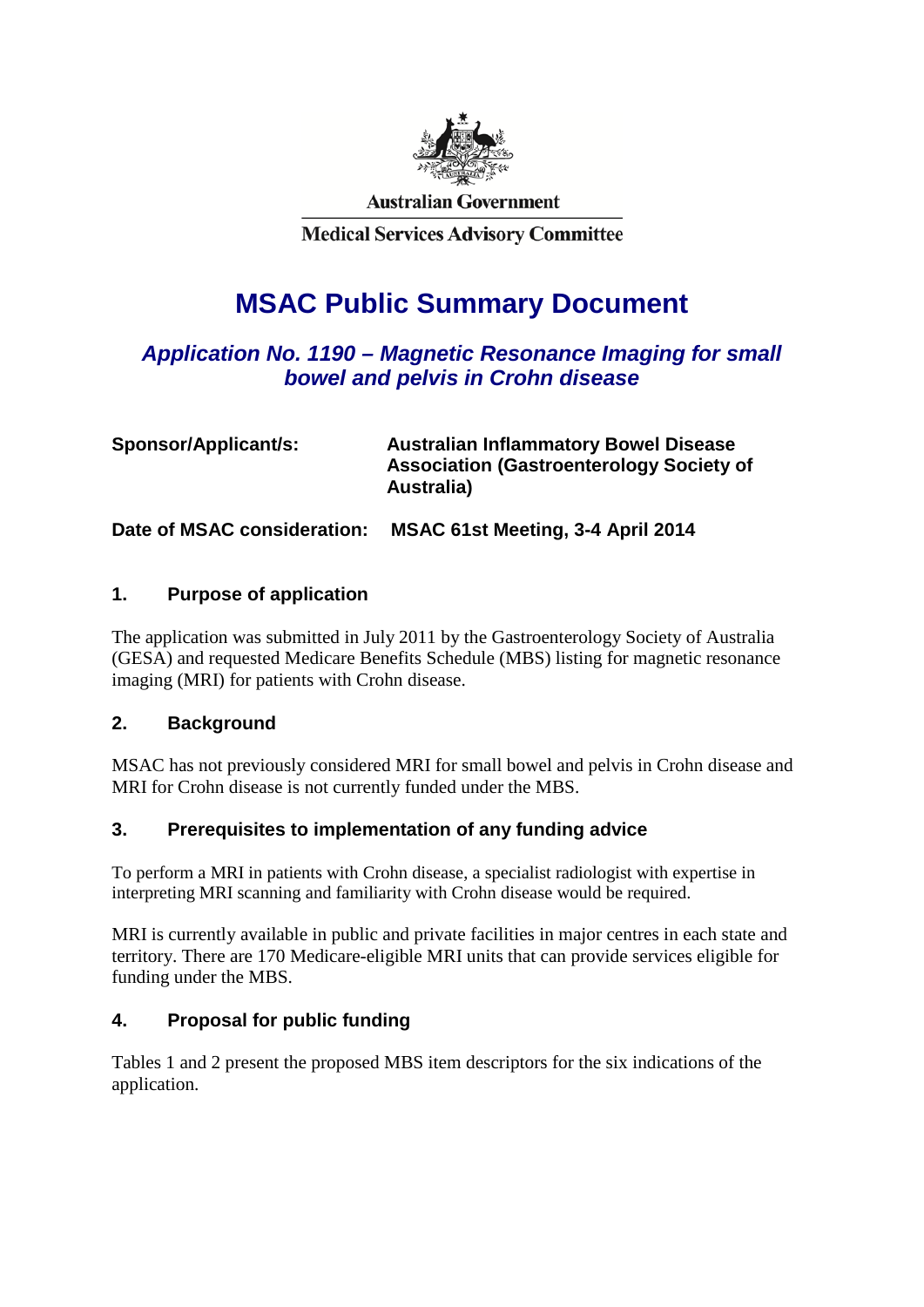#### **Table 1: Proposed MBS item descriptor for MRI for small bowel Crohn disease with and without contrast agent**

Category 5 – Diagnostic Imaging Services MRI to evaluate small bowel Crohn disease. Medicare benefits are only payable for this item if the service is provided to patients for :

(a) Evaluation of disease extent at time of initial diagnosis of Crohn disease

(b) Evaluation of exacerbation/suspected complications of known Crohn disease

(c) Evaluation of known or suspected Crohn disease in pregnancy

(d) Assessment of change to therapy in patients with small bowel Crohn disease

NOTE 1: Assessment of change to therapy can only be claimed once in a 12 month period.

Fee: \$627.50 Benefit: 75% = \$470.63 85% = \$533.38

MRI enteroclysis for Crohn disease. Medicare benefits are only payable for this item if the service is related to item XXXX

Fee: \$265.25 Benefit: 75% = \$198.94 85% = \$225.46

## **Table 2: Proposed MBS item descriptor for MRI for fistulising perianal Crohn disease**

Category 5 – Diagnostic Imaging Services

MRI for fistulising perianal Crohn disease. Medicare benefits are only payable for this item if the service is provided to patients for:

(a) Evaluation of pelvic sepsis and fistulas associated with established or suspected Crohn disease

(b) Assessment of change to therapy of pelvis sepsis and fistulas from Crohn disease

NOTE 1: Assessment of change to therapy can only be claimed once in a 12 month period.

Fee: \$403.20 75% = \$302.40 85% \$342.72

## **5. Summary of Consumer/Consultant Feedback**

MSAC's Protocol Advisory Sub-Committee (PASC) noted the responses where positive and supportive and that potential disadvantages are few (only that some patients experience claustrophobia with MRI).

In order to complement the introduction of MRI to diagnose small bowel Crohn disease, survey responses also indicated that funding faecal calprotectin as a non-invasive marker of gut inflammation needs to be considered.

Comments provided by the Royal Australian and New Zealand College of Radiologists support of the proposal, however they are mostly concerned that the DAP did not distinguish between the two MRI techniques. The College agreed with PASC that separate descriptors and fees would be needed to distinguish between MR enterography and MR enteroclysis.

## **6. Proposed intervention's place in clinical management**

It was proposed that MRI will be indicated in six specific situations when evaluating patients with Crohn disease and there are several proposed changes to current practice. These separate places in the clinical management algorithm are summarised in Table 3. In this assessment, the clinical evidence addressed the requirements of the agreed Protocol.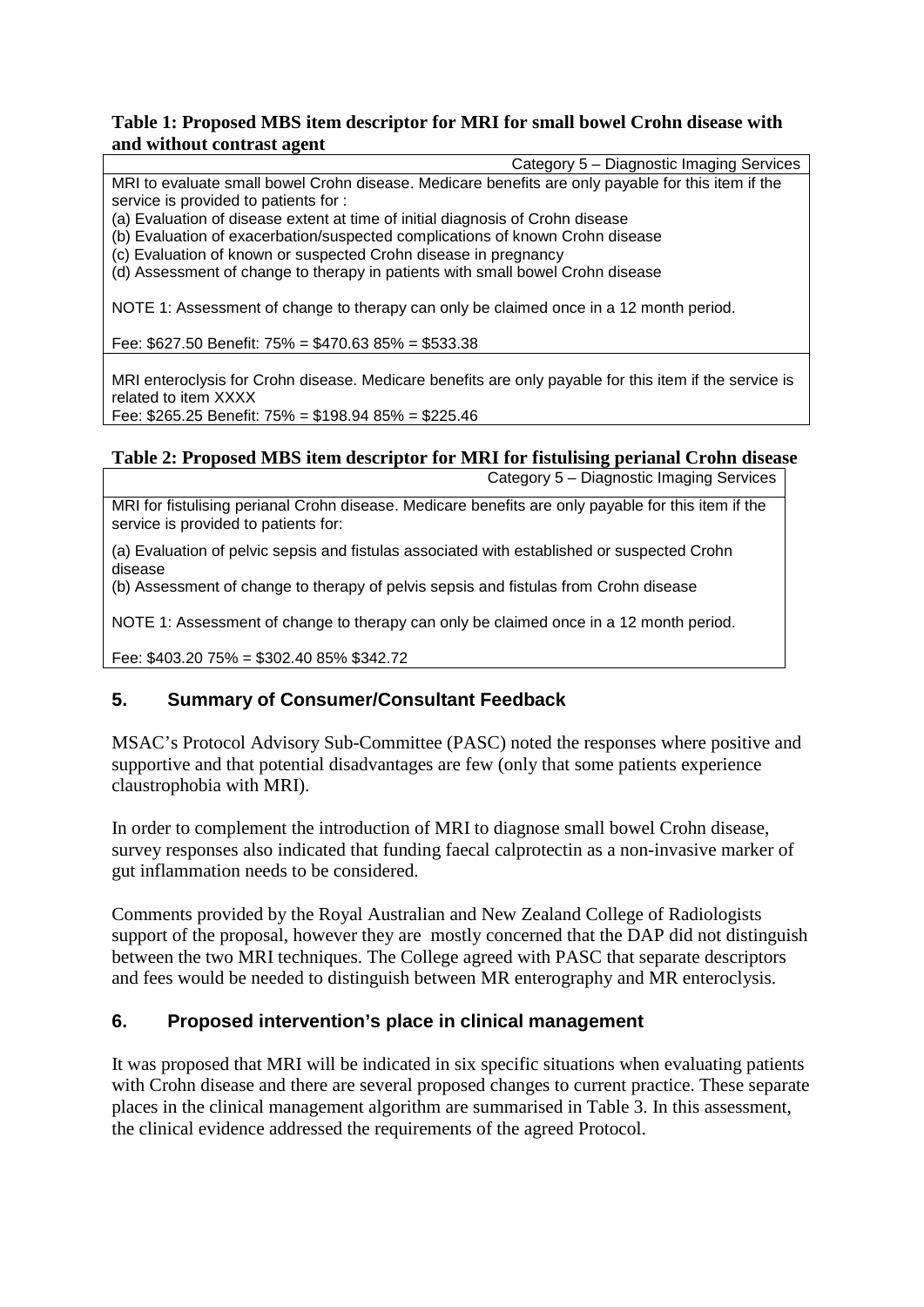| $  \mathbf{r}$ $\mathbf{r}$                                     |                                             |  |  |
|-----------------------------------------------------------------|---------------------------------------------|--|--|
| <b>Proposed Indication</b>                                      | <b>MRI</b> is intended to:                  |  |  |
| Evaluation of extent of disease at time of                      | Replace CT or SBFT                          |  |  |
| diagnosis for suspected or known Crohn disease                  |                                             |  |  |
| Evaluation of suspected complications in known<br>Crohn disease | Replace CT or SBFT                          |  |  |
| Evaluation of suspected Crohn disease in                        | Replace Ultrasound                          |  |  |
| pregnancy                                                       |                                             |  |  |
| Assessment of change to therapy in known                        | Complement CT or SBFT or endoscopy          |  |  |
| Crohn disease                                                   |                                             |  |  |
| Evaluation of pelvic sepsis and fistulas suspected              | Replace surgical examination or endoanal    |  |  |
| or known fistulising perianal Crohn disease                     | ultrasound                                  |  |  |
| Assessment of change to therapy in patients with                | Complement surgical examination or endoanal |  |  |
| pelvic sepsis and fistulas in known fistulising                 | ultrasound                                  |  |  |
| perianal Crohn disease                                          |                                             |  |  |

 $CT =$  computer tomography, MRI = magnetic resonance imaging, SBFT = small bowel follow through.

# **7. Comparator**

The comparators and their MBS numbers are as follows:

- computer tomography (CT) (56507)
- small bowel follow through (SBFT) (58915)
- ultrasound for the small bowel indications (55700); and
- endoanal ultrasound and surgical examination for the fistulising perianal Crohn disease indications (55014).

The application noted that other MBS items for CT and ultrasound may also be relevant.

MSAC considered these comparators were appropriate.

# **8. Comparative safety**

No studies were identified that report the safety outcomes of MRI compared with the nominated comparators.

Clinical management using MRI is widely viewed as being safer than CT, SBFT and surgical examination. MRI is non-invasive, does not emit ionising-radiation and presents no chemical or bodily harm to the patient. The risks of the use of contrast agents used with the proposed procedures was unable to be specified. The safety aspect of MRI in pregnancy is still unknown.

There is no direct evidence that radiation from imaging procedures in Crohn disease results in increased cancer mortality. Some evidence suggested that cancer incidence is elevated in patients with Crohn disease but this has not been linked to imaging procedures in the study populations (Jess et al., 2005, Pedersen et al., 2010).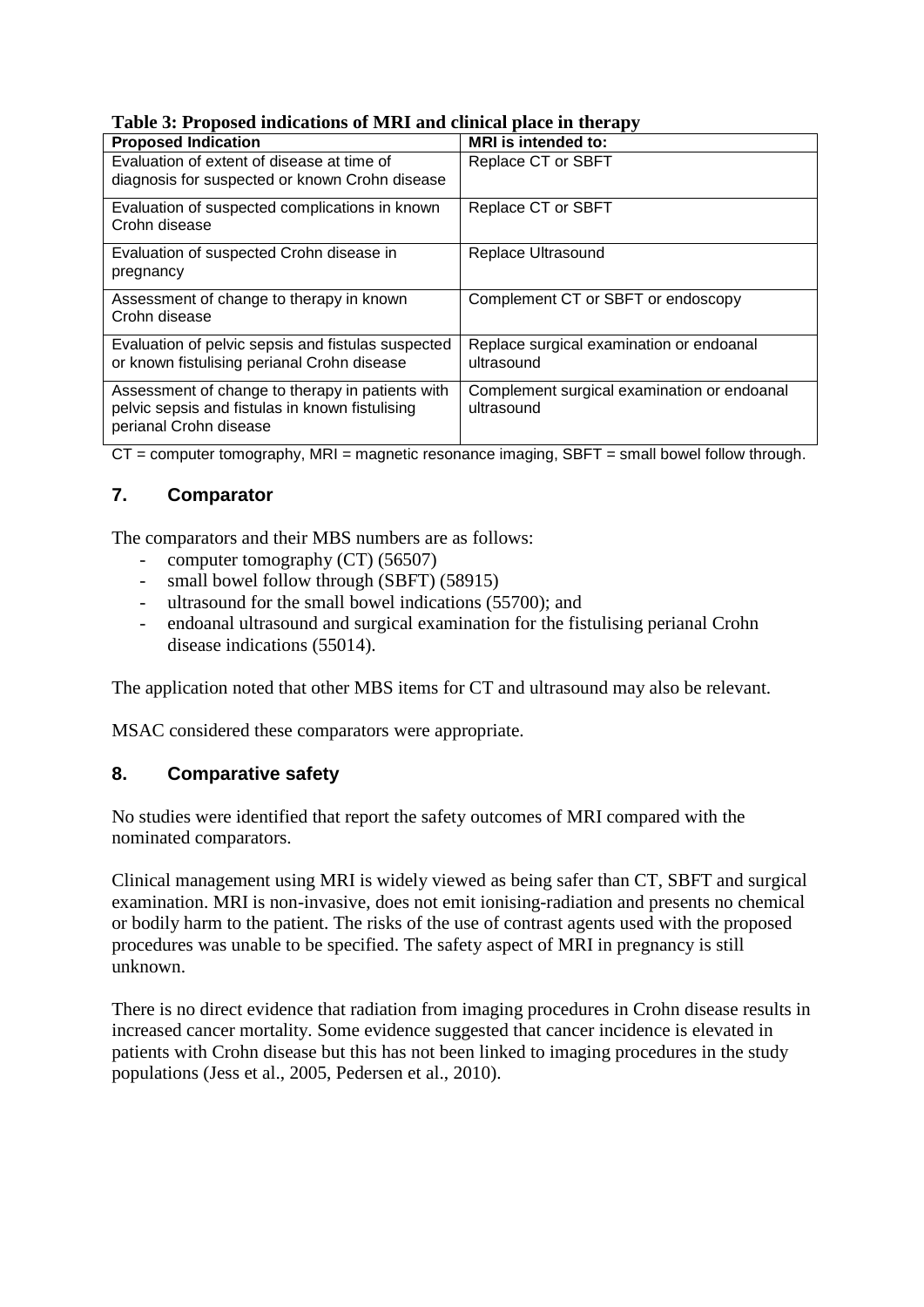## **9. Comparative effectiveness**

The primary sources of evidence were six diagnostic accuracy studies, two 'change of management' studies and three systematic reviews.

The diagnostic performance of MRI small bowel was equivalent to the comparators for sensitivity and specificity. Across the studies, the sensitivity of MRI was high and consistent with the results from the systematic reviews (range 74% to 100%).

A high-quality study by Jensen et al. (2011) found sensitivity and specificity results at the lower end of the overall range across all the studies. Statistical analysis showed that the sensitivity and specificity of MR enterography was not statistically significant from CT enterography (Jensen et al., 2011).

MRI of the pelvis for extent of fistulising perianal Crohn disease was the only proposed service which had superior specificity to its comparator (ie. endoanal ultrasound).

No studies were found comparing the extent of Crohn disease or complications of disease using SBFT as the comparator, as all used CT for small bowel Crohn disease.

No studies reported outcomes for MRI in pregnant women, most likely because the studies included CT and CT is contraindicated in pregnancy.

Overall, there was limited high quality evidence of the clinical effectiveness of the proposed services, but it indicated that MRI appeared to be equivalent compared to the comparators for small bowel Crohn disease and superior to endoanal ultrasound for fistulising perianal Crohn disease.

## **10. Economic evaluation**

A cost-utility analysis was performed for only one of the six proposed indications: pelvis MRI for extent of Crohn disease in fistulising perianal Crohn disease. This was the only indication where a cost-utility analysis was justified based on the superior specificity of MRI to endoanal ultrasound. The evaluation was a simple decision-analytic model with a 12 month time horizon and should be viewed as exploratory due to the absence of key estimates from an evidence base.

In the base case, the mean costs of MRI were lower over 12 months compared to ultrasound (by \$806), while the corresponding quality-adjusted life years (QALYs) were slightly higher (0.05). MRI pelvis therefore dominated endoanal ultrasound. Probabilistic sensitivity analyses showed a high likelihood of MRI being cost-effective for this indication and may be cost-saving in most cases, subject to the assumptions of the model.

## **11. Financial/budgetary impacts**

The utilisation and financial estimates were uncertain due to concerns with the population group and size, the frequency of imaging required, and co-claiming of other MBS items.

Estimates of utilisation and financial costs were:

• Likely volume of use of the proposed imaging test per year: 13,597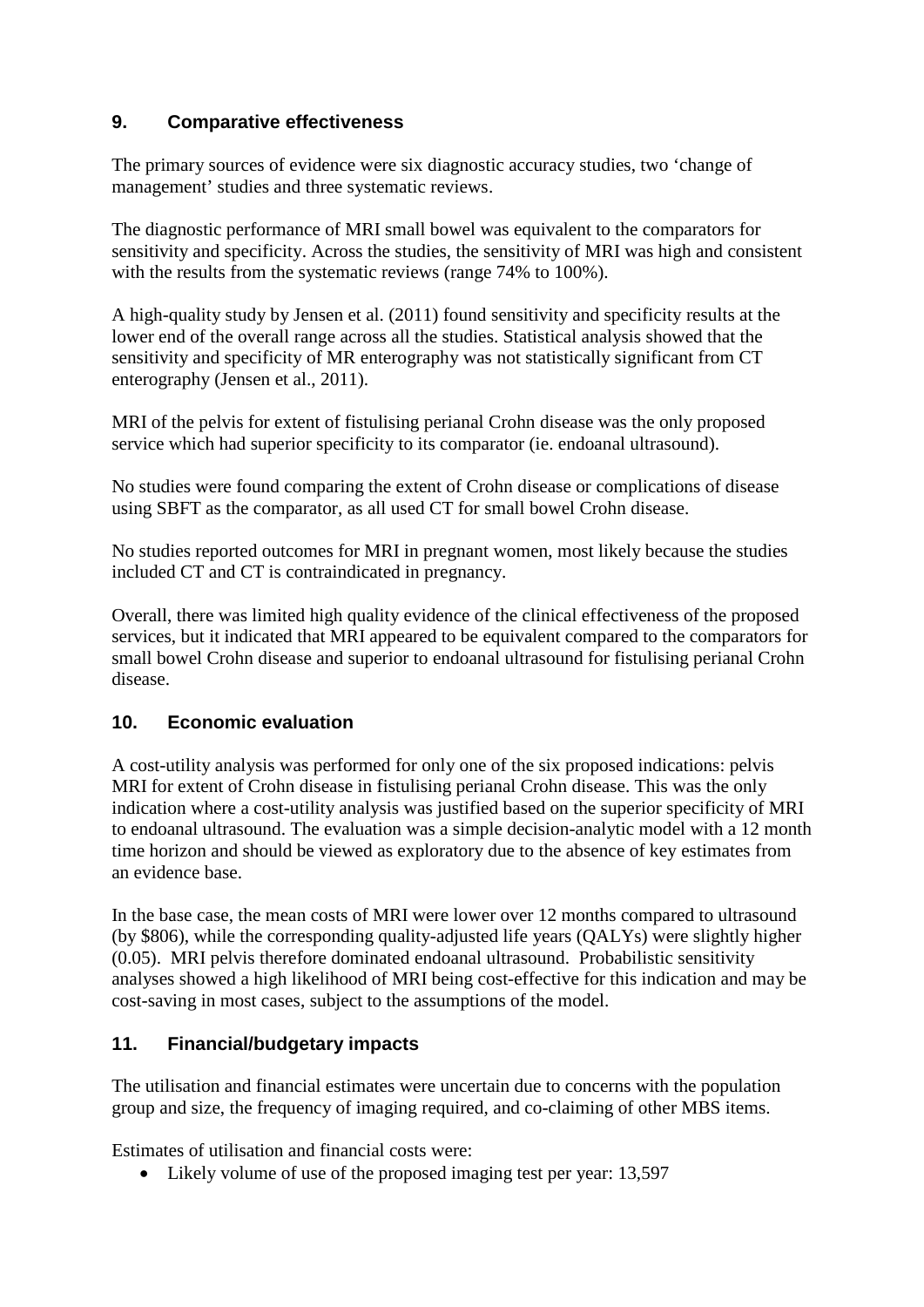- Frequency of use per patient per year over 5 years: 1 per year
- Patient numbers per year (prevalence/ incidence mix over time): 13,597
- Total cost of the proposed imaging test to the MBS per year: \$8,718,243
- Total cost of the service to the public: unknown
- Net financial cost/year to the MBS (without safety net impacts): \$6,256,006

## **12. Other significant factors**

Nil

## **13. Summary of consideration and rationale for MSAC's advice**

MSAC noted that the application was for funding of three new MBS items for magnetic resonance imaging (MRI) - small bowel, pelvis and enteroclysis - in two key populations:

- 1) patients with small bowel Crohn disease;
- 2) patients with fistulising perianal Crohn disease

MSAC agreed that there are several comparators depending on the separate indications for MRI. MSAC noted that for the proposed evaluation indications, MRI would replace existing tests, and for the proposed assessment indications MRI would complement existing tests as an additional service.

#### *MRI pelvis for patients with fistulising perianal Crohn disease*

MSAC accepted the nominated comparators for MRI of the pelvis for fistulising perianal indications were endoanal ultrasound and surgical examination.

Although endoanal ultrasound is not widely available in Australia, MSAC accepted that MRI of the pelvis for patients with complicated fistulising Crohn disease is superior to other diagnostic modalities including ileocolonoscopy; and more cost effective and safer than surgery, based on the evidence presented.

Based on the superior specificity of MRI to endoanal ultrasound, a cost-utility analysis was performed. Although this analysis was considered largely hypothetical due to the lack of evidence, MSAC noted that the analysis showed that MRI is likely to be cost-effective for perianal disease and may be cost-saving.

MSAC considered that reimbursement for this indication should be limited to one MRI of the pelvis per year per patient and restricted to referrals from Gastroenterologists and Colorectal surgeons as management of this difficult condition requires expert specialist care.

#### *MRI for patients with small bowel Crohn disease*

MSAC accepted the nominated comparators for MRI of the small bowel were computed tomography (CT), small bowel follow through (SBFT) and ultrasound.

Based on the evidence presented, MSAC noted that the results for sensitivity and specificity of MRI enterography were not statistically significant compared with CT enterography. MSAC considered that, even with the limitations of small sample sizes and heterogeneity, the evidence indicated that the diagnostic performance of MRI is equivalent to the comparators. However, MSAC noted that no evidence was provided which demonstrated improved patient health outcomes resulting from MRI of the small bowel.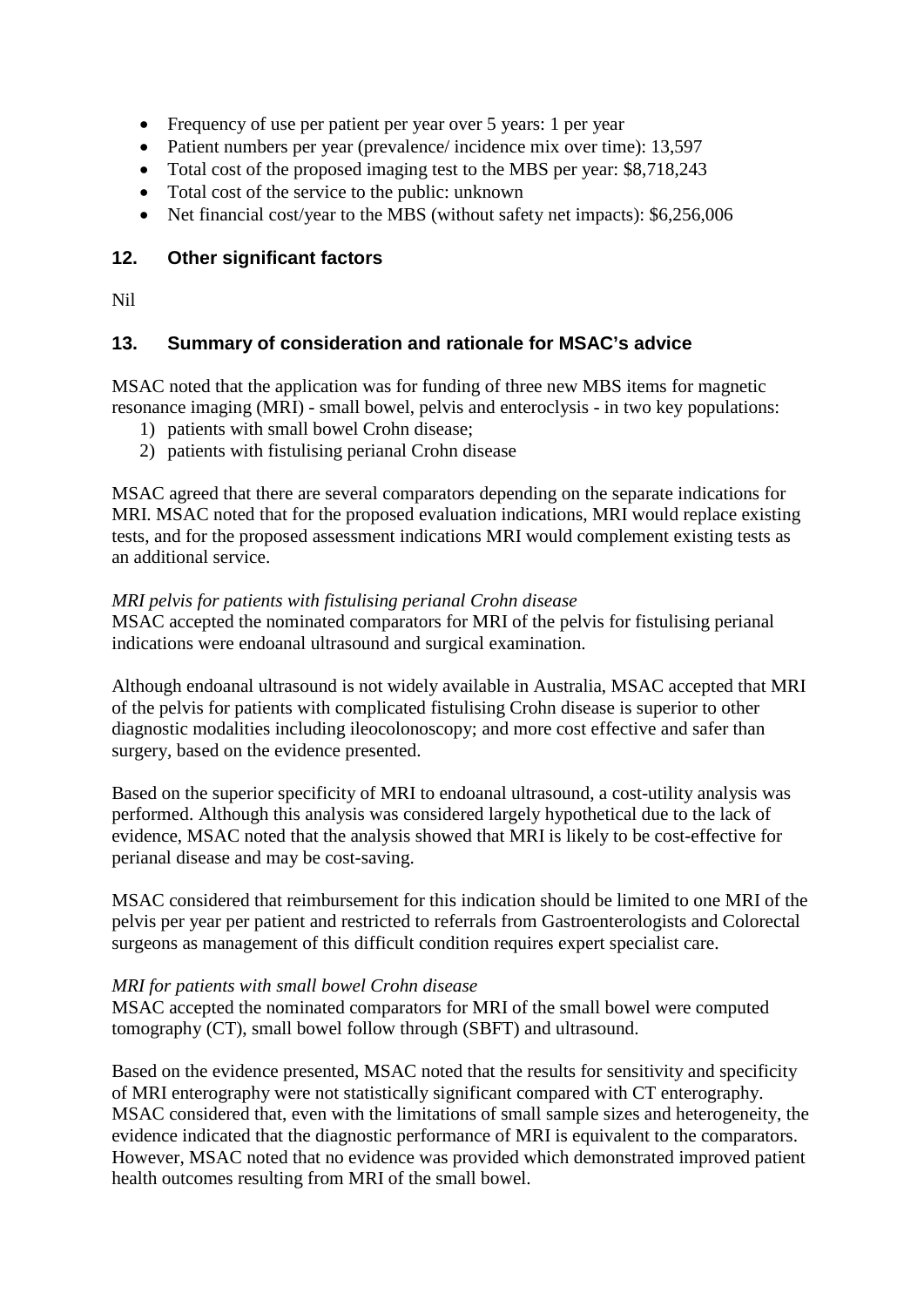MSAC noted that no studies were identified that reported on comparative safety of MRI to the comparators. However, MRI is generally considered to be safer than CT, SBFT and surgical examinations. MSAC noted that this safety is largely due to non-exposure to ionising radiation, particularly important in a population that could require multiple investigations. Overall, MSAC considered that it remains uncertain what additional benefit patients would receive, apart from a safety advantage, from MRI of the small bowel over the comparator imaging techniques.

MSAC considered that the lack of evidence on the epidemiology and clinical management patterns of Australians with Crohn disease made the economic evaluation and financial estimates very uncertain. Particularly as Crohn disease is most common in adolescents and young adults whom may require repeat diagnostic investigations several times a year or not at all depending on their progress and disease severity. The likelihood of MRI uptake is high and potentially rapid due to the perceived confidence of consumers in the technology.

To address some of the uncertainty associated with the potential population size, MSAC agreed with the applicant's response that the item descriptor should be tightened to more clearly define the patient population who would be eligible under the MBS. MSAC noted that the potential patient population undergoing MR enteroclysis will be small as the majority of patients are likely to undergo the procedure using the oral contrast (MR enterography).

Although MSAC considered that the analytical superiority claim for MRI in small bowel had not been adequately demonstrated, the Committee agreed that it was reasonable to include a small fee advantage over other relevant imaging techniques for improved safety and greater complexity.

## **14. MSAC's advice to the Minister**

After considering the strength of the available evidence in relation to the safety, clinical effectiveness and cost-effectiveness MSAC supported public funding of new MBS items for:

- MRI for evaluation of pelvic sepsis and fistulas in fistulising perianal Crohn disease; and
- MRI for evaluation of known or suspected complications in small bowel Crohn disease.

MSAC recommended that the Department negotiate the proposed fee for the small bowel indication with the radiology craft group, recognising a small fee advantage over other relevant imaging techniques for improved safety and greater complexity, but that the analytical superiority claim for MRI had not been adequately demonstrated.

If no agreement can be reached, then MSAC recommended that a further application with additional data to support the superiority claim of MRI be provided for re-consideration by MSAC via ESC.